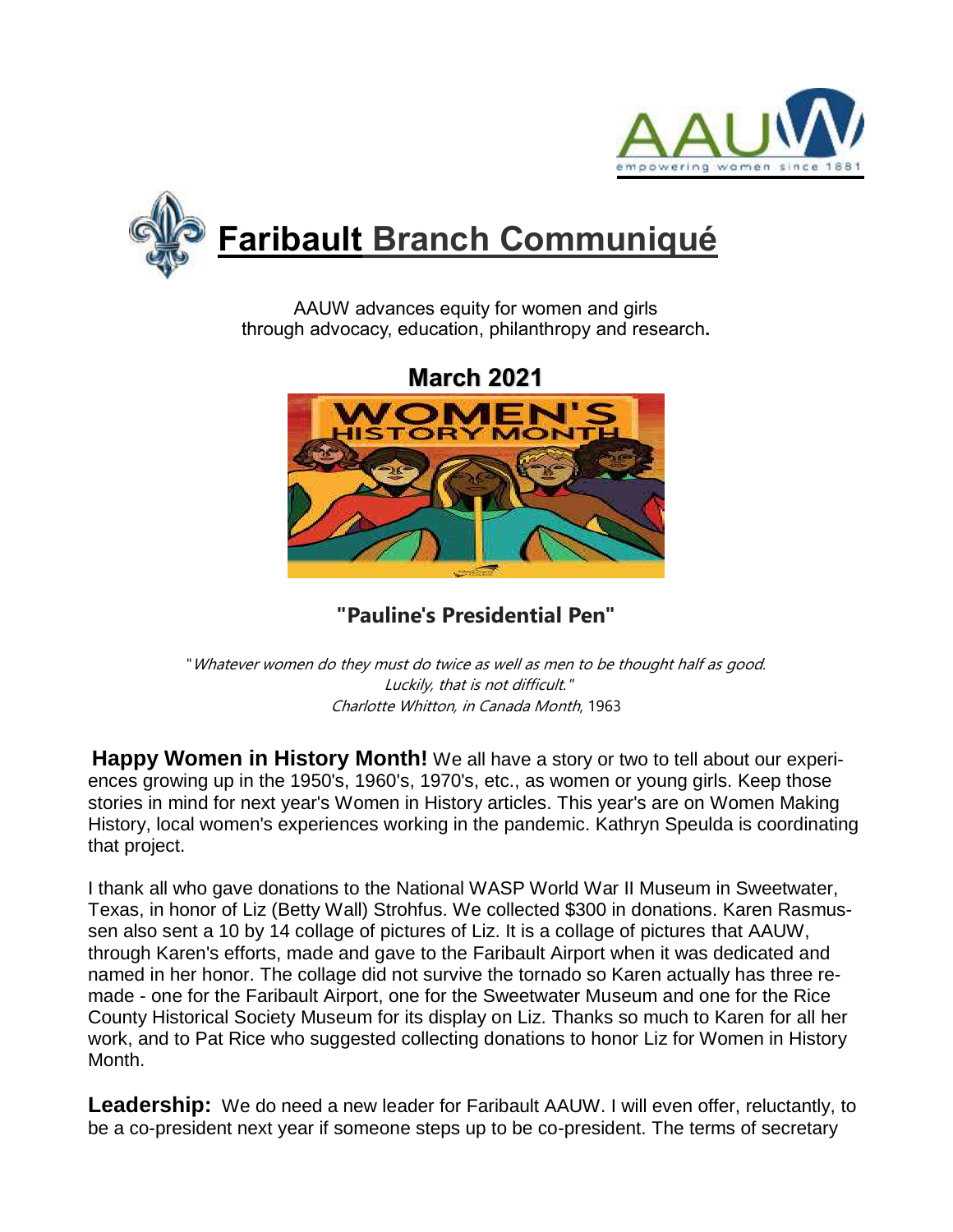and treasurer are also up, and membership co-VPs were just elected for one-year last year. The Vice Presidents for public policy, diversity and AAUW Funds are two-year terms and are not up this spring. *Please consider being a presidential co-chair.*

Thank you all for supporting AAUW. Pauline



### **Calendar of Events**

| Tuesday, March16 Book Club          | 2:00 p.m. | Zoom | Barb D |
|-------------------------------------|-----------|------|--------|
| <b>Monday, March 22</b> Monthly Mtg | 2:00 p.m. | Zoom | Liz H  |

## **Delegates for AAUW MN Virtual Annual Meeting**

From: Teresa Sagen, AAUW MN Administrative Assistant 13667 Deer Rd. Ely, MN 55731 218-365-6461(h) 218-235-8349 (c) [tksagen@gmail.com](mailto:tksagen@gmail.com)

The **Faribault Branch** is entitled to **4 voting delegates** for the AAUW MN Virtual Annual Meeting on May 1, 2021. On March 31, 2021, all members will receive pre annual meeting materials. **A ballot will be included for delegates to vote online by April 15, 2021.**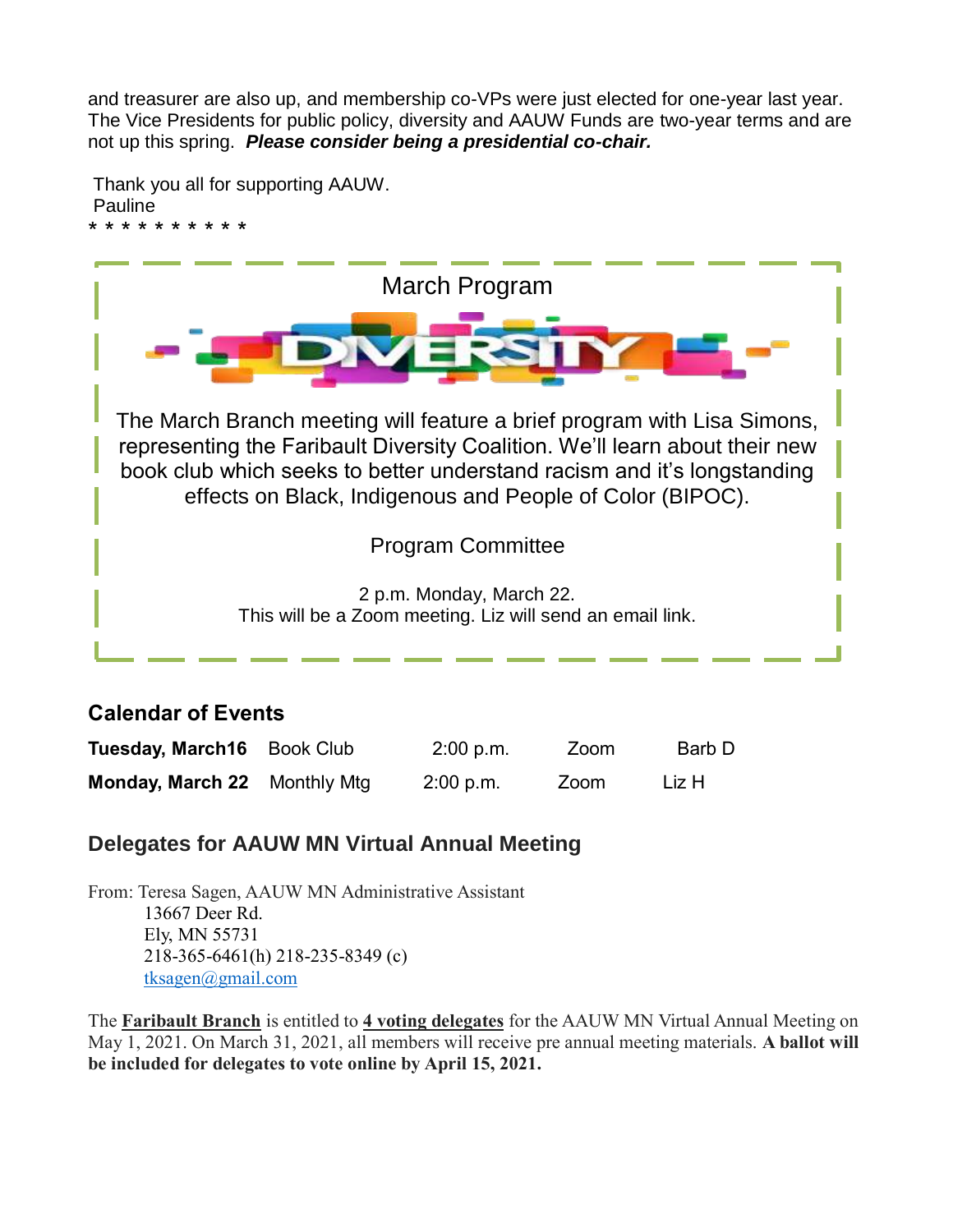Two delegates from each branch in the state with the additional representation of one delegate for every twenty-five members or major fraction thereof, not to exceed 15 total delegates, as of February 1 of the current fiscal year. The president, a designee or an alternate selected by the branch, shall be one of the branch delegates. – **Article XVIII. Meetings of Minnesota AAUW, Section 2(c)**

Using the form below, please send me the names of your branch delegates and alternates **no later than March 26, 2021**. You may send your list of delegates to my email (tksagen $\omega$ gmail.com) or mail your delegates to 13667 Deer Rd., Ely, MN 55731. I apologize for not allowing more time to return the names of your delegates, but we are working on a short timeline because of voting electronically prior to the meeting.

**Note: Do not count or list as branch delegates current state board members, past state presidents, or college/university representatives** since they are already eligible to vote.

BE SURE THAT YOUR BRANCH DELEGATES ARE WILLING TO VOTE ELECTRONICALLY SINCE A QUORUM OF BRANCHES AND THEIR DELEGATES IS REQUIRED. ONLY THE DELEGATES' (OR ALTERNATES') NAMES YOU LIST WILL HAVE THEIR VOTES COUNTED.

To: Teresa Sagen 13667 Deer Rd Ely, MN 55731 [tksagen@gmail.com](mailto:tksagen@gmail.com) 

The the state of the state of the Branch has selected the following delegates the state of the following delegates and alternates to vote electronically prior to the Minnesota State Annual Meeting, May 1, 2021.

**Name the Delegate Chair (President, designee or other alternate):**

| <b>OTHER DELEGATES' NAMES</b> | <b>ALTERNATES' NAMES</b> |  |  |
|-------------------------------|--------------------------|--|--|
|                               |                          |  |  |
|                               |                          |  |  |
|                               | * * *                    |  |  |
| * * * * * * *                 |                          |  |  |

### **Membership Memos:**

**March has come in like a "Lamb", with sunshine and hope for a healthier, happier time for all of us.** Let's celebrate together by achieving our **GOAL of 50 members this year of 2021**! Our AAUW Faribault Branch is still strong at **46** members. We only need **4 new members** to reach our goal of **50!**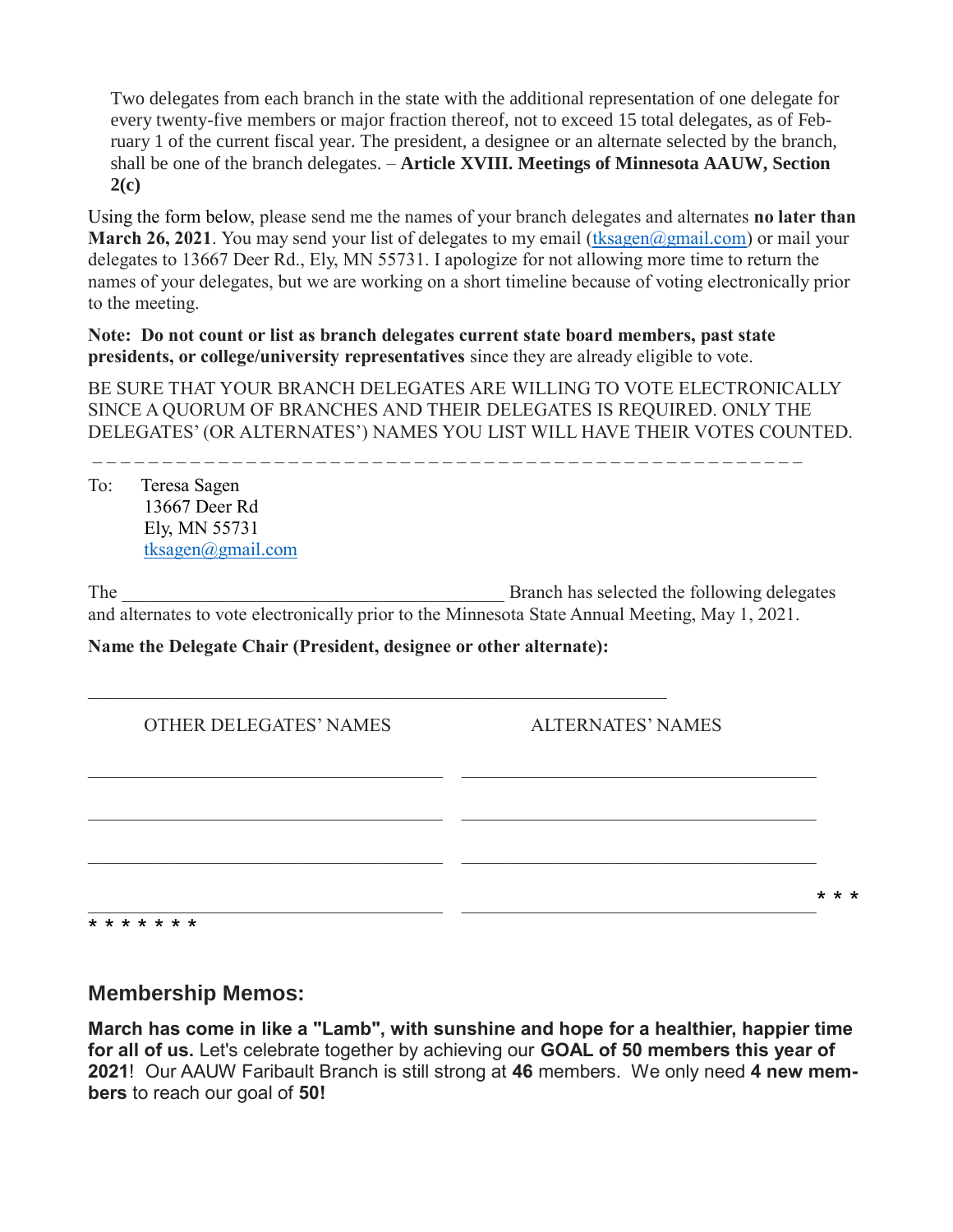By just inviting someone to a meeting or event can be a way for someone to want to join us. Being asked is sometimes all that you need to do to encourage a new member.

For any information about Membership please contact Membership Vice-Presidents: Kathy Larson kathyhilgerslarson [@gmail.com](http://gmail.com/) 332 - 2525

Kathryn Speulda  $\text{kspeulda@yahoo.com}$  $\text{kspeulda@yahoo.com}$  $\text{kspeulda@yahoo.com}$  1 - 507 - 330 - 3941

**Thank You for your continued support.**  \* \* \* \* \* \* \* \* \*

# **Treasurer's Report**

Financial info for February: savings \$5362.96, checking \$514.07. And once again our generous members have come through. Karen Rasmussen sent a check to the Sweetwater Museum in Texas, donations from our members, in the amount of \$300.00. What a great tribute to Liz Strohfus! Karen also sent the reconstructed collage prepared originally for our celebration in 2019. And along with donations to the museum, some members added to our scholarship funds. Many, many thanks!

Julie Olson, Treasurer \* \* \* \* \* \* \* \* \* \*



#### **BOOK CLUB NEWS**

The AAUW Book Club read *The Nickel Boys* by Colin Whitehead in February. The novel is based on a real-life reform school for boys that operated in Florida for 111 yrs. Our discussion centered around the particular harsh treatment of the boys of color. Most of us were surprised by the twist in the plot.

March's book is *Between the World and Me* by Ta-Nehisi Coates. Our Zoom meeting is Tuesday, March 16 at 2pm.

Barb Dubbels \* \* \* \* \* \* \* \* \* \*

**Members Matter**



 From Pat Rice:We are saddened to hear of the death of Mary Lillquist's sister who lived in Idaho. Mary is there now and hopes to be back in Faribault in time for book club.

Diane Hagen's husband, John, is recovering from hip replacement surgery at North Memorial.

\* \* \* \* \* \* \* \* \* \*